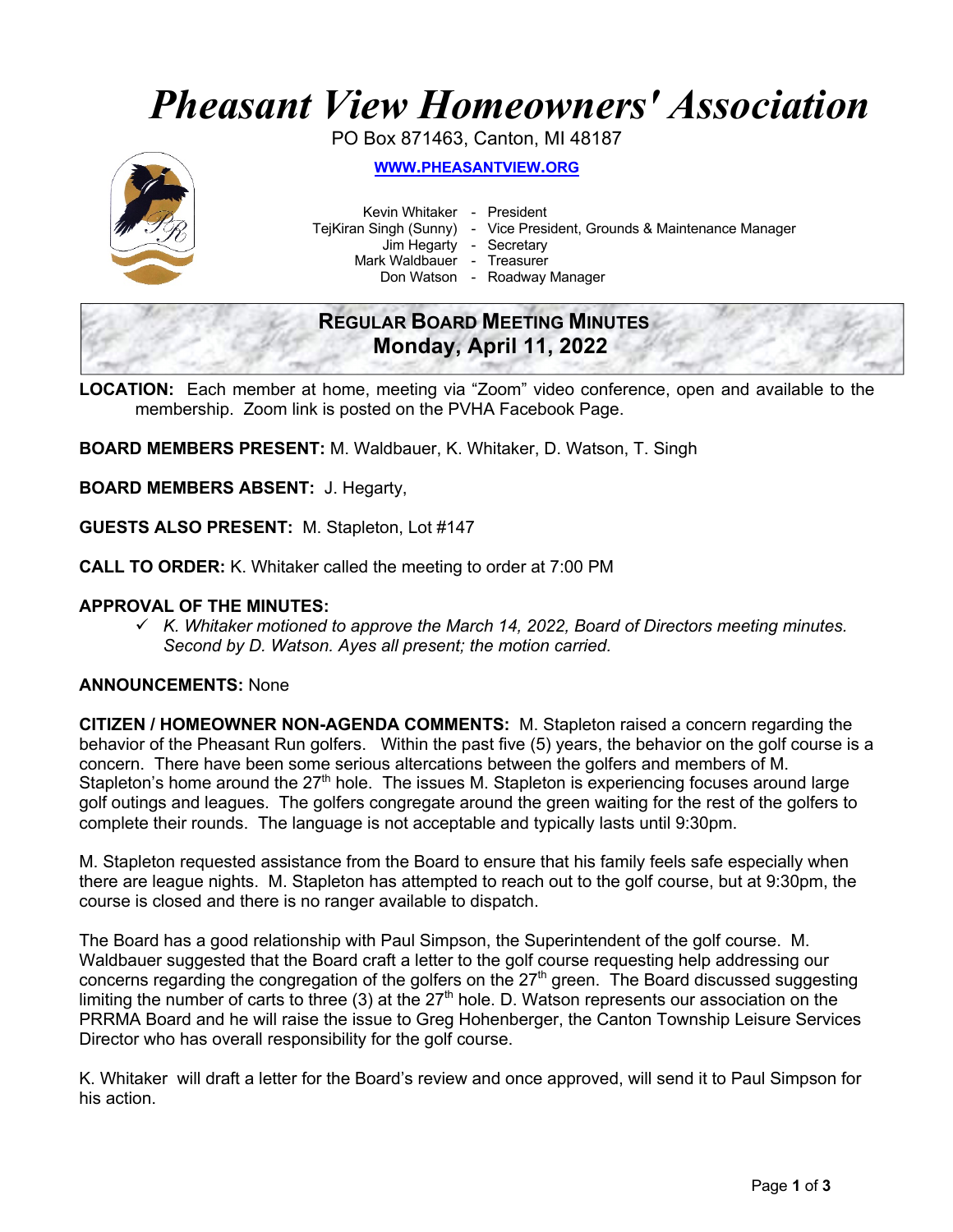# **OFFICERS' REPORTS**

#### **PRESIDENT'S REPORT:**

- K. Whitaker had a meeting with D. Heinze and J. Waldbauer on March 16, 2022, which generated several new ideas for the *Welcoming Committee*. K. Whitaker sent out meeting minutes and copied the Board. J. Waldbauer has collected good comments and questions from new homeowners and D. Heinze will collect relevant links that would be beneficial to share with new homeowners. The goal is to have another meeting to develop a first draft of the Welcome letter by the end of April.
- K. Whitaker reached out to the township to determine if there were meeting rooms that we could utilize for our Board meetings. The Township is restricting the use of the rooms and is prohibiting Monday meetings. This is a challenge for our Board since Monday's are our monthly Board meeting days. The alternative was to investigate the library as they have meeting rooms but they can only be reserved one month in advance. Room availability is a challenge.
- K. Whitaker proposes that we stick with the Zoom calls for the foreseeable future or until the township opens their meeting room availability for Monday nights.
- K. Whitaker (on behalf of J. Hegarty) provided an update on our Amendment project and our Covenants & Restrictions vote. As of April 11, 2022, we have 112 YES votes 16 NO votes for the C&R's. There are 34 homeowners that have not voted. We are 18 votes short of achieving the 80% majority required by our current Bylaws. The team will take a week off for Easter but will commence the door-to-door campaign on April 23rd.
	- ü *D. Watson motioned to approve the President's Report. Second by T. Singh. Ayes all present; the motion carried*

#### **VICE PRESIDENT'S REPORT:**

- Nothing to report
	- ü *M. Waldbauer motioned to approve the Vice President's Report. Second by D. Watson. Ayes all present; the motion carried.*

#### **SECRETARY'S REPORT:**

- J. Hegarty was not able to attend the meeting.
- No report

#### **TREASURER'S REPORT:**

- K. Whitaker had a question on a snapshot of the Jan.-March report and the other YTD compared to the full year budget. There was a \$410.00 credit on one report and not the other. M. Waldbauer explained the variance is due to the refund we received for Workers Compensation. The difference between the two reports is due to the refund coming in after March  $31<sup>st</sup>$ , the closing date of the monthly report.
- There are four (4) homeowners that have not paid their 2022 assessment.
- There are six (6) homeowners that have late fees associated with their accounts.
- Invoices have mailed for the \$110.00 late fees.
- We received our first full-year rebate of \$410.00 from Travelers Insurance company. Thanks to D. Watson for obtaining a Certificate of Insurance from our vendors.
	- ü *D. Watson motioned to approve the Treasurer's Report. Second by T. Singh. Ayes all board members present; the motion carried.*